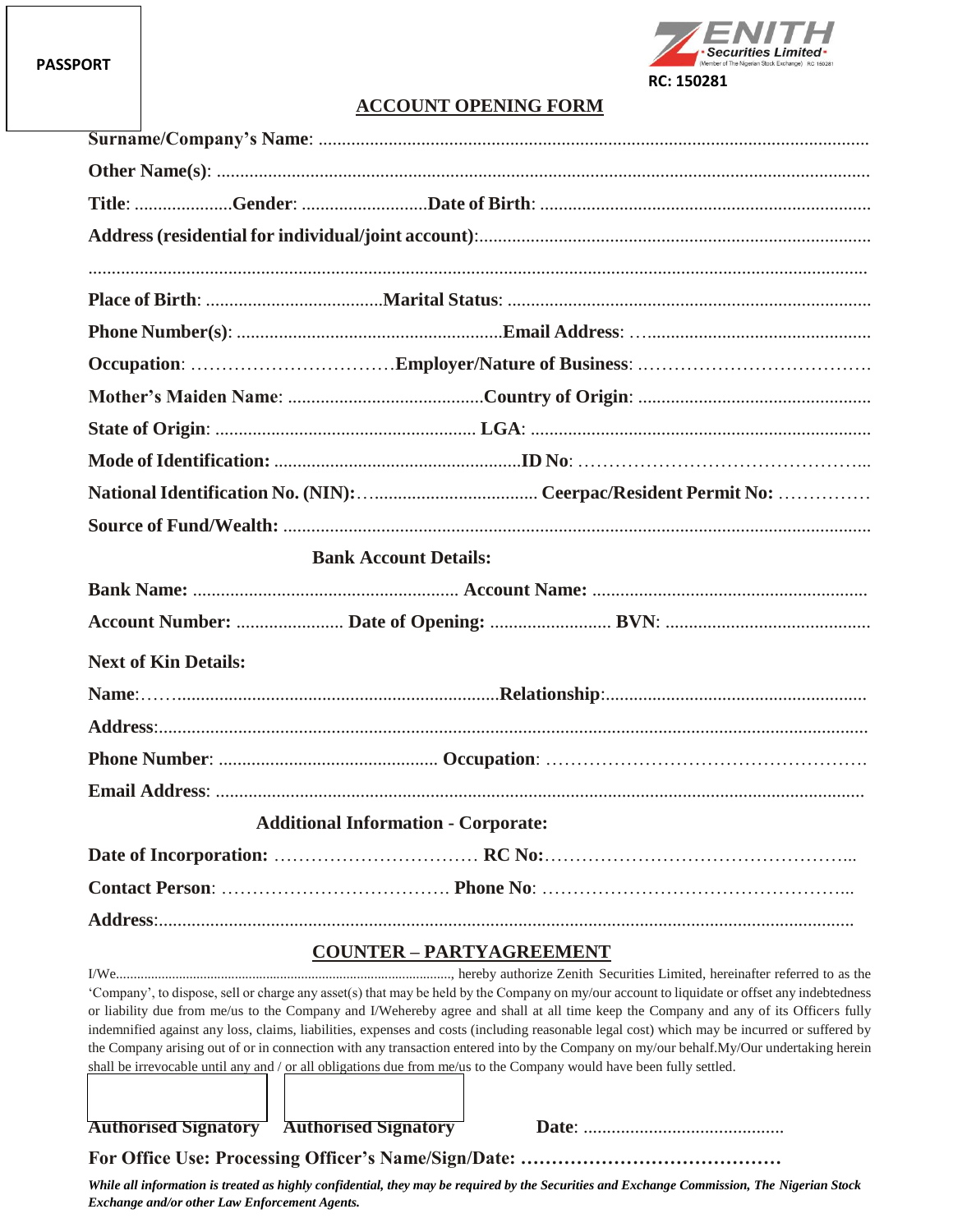

#### **INDEMNITY TO ZENITH SECURITIES LIMITED WITH RESPECT TO INSTRUCTIONS GIVEN VIA ELECTRONIC CHANNELS**

In consideration of **ZENITH SECURITIES LIMITED** having agreed to accept and to act on my/our instructions given via e-mail, online brokerage account and other electronic channels in respect of any transactions regarding my/our account with **ZENITH SECURITIES LIMITED**, I/we hereby confirm that:

- I/We understand that it is my/our responsibility to keep my/our profile details (username, password and other electronic channel details) as private and confidential to prevent unauthorized access to my/our Stockbroking account with **ZENITH SECURITIES LIMITED**.
- I/We understand that it is my/our responsibility to notify **ZENITH SECURITIES LIMITED** where I/we detect that my/our profile details (username, password and other electronic channel details) have been compromised. I/We also understand that any transaction executed on my/our account before **ZENITH SECURITIES LIMITED** is notified of such compromise is binding on me/us.
- **ZENITH SECURITIES LIMITED** is authorized to act on instructions, which have been transmitted via any of the referenced electronic channels provided such instructions emanated from my/our registered address in **ZENITH SECURITIES LIMITED's** records.
- **ZENITH SECURITIES LIMITED** shall not be under any duty to verify the identity of the person(s) giving instructions in my/our name provided such instructions have emanated from my/our registered details in **ZENITH SECURITIES LIMITED's** records and any transaction made pursuant to the instructions shall be binding upon me/us.
- Except my/our instruction sent via any of the referenced electronic channels is duly revoked or modified by a subsequent instruction issued by me/us and such subsequent instruction has been communicated to and received by **ZENITH SECURITIES LIMITED** before the execution of the prior instruction and within the stipulated deadline for revocation and or amendment of instructions, I/We undertake to be bound irrevocably by such prior instruction.
- I/We understand that where a mandate/instruction is sent via e-mail t[o mandates@zenithsecuritiesng.com,](mailto:mandates@zenithsecuritiesng.com) I/we should receive an acknowledgement e-mail immediately. Where this is not received within 30 minutes, I/we understand that I/we should immediately contact **ZENITH SECURITIES LIMITED** to confirm receipt of the mandate/instruction.
- I/We understand that upon submission of my/our mandates/instructions placed via my/our online brokerage account, it is my/our responsibility to confirm that such mandates/instructions have been successfully submitted and are reflecting on my/our online outstanding order module. Where the mandates/instructions are not reflecting, I/we understand that I/we should immediately contact **ZENITH SECURITIES LIMITED** to confirm receipt of the mandate/instruction.
- We hereby agree to keep **ZENITH SECURITIES LIMITED fully indemnified** from and against all actions, proceedings, claims and demands which may be brought or made against **ZENITH SECURITIES LIMITED** and all losses, costs, charges, damages and expenses which may be incurred or sustained or for which **ZENITH SECURITIES LIMITED** may become liable by reason of honoring such e-mail, online brokerage account and other electronic channels mandates/instructions provided that **ZENITH SECURITIES LIMITED** has taken all measures prescribed by this agreement irrespective of whether the instructions are in fact erroneous, fraudulent or issued otherwise than as foresaid.

#### **CONFIRMATION**

I/We hereby confirm that I/We have read and agreed to be bound by the above terms and conditions and indemnity.

**NAME: ……………………………………………………………………………… SIGNATURE: …………………………………………………………………….... DATE:………………………………………………………………………………..**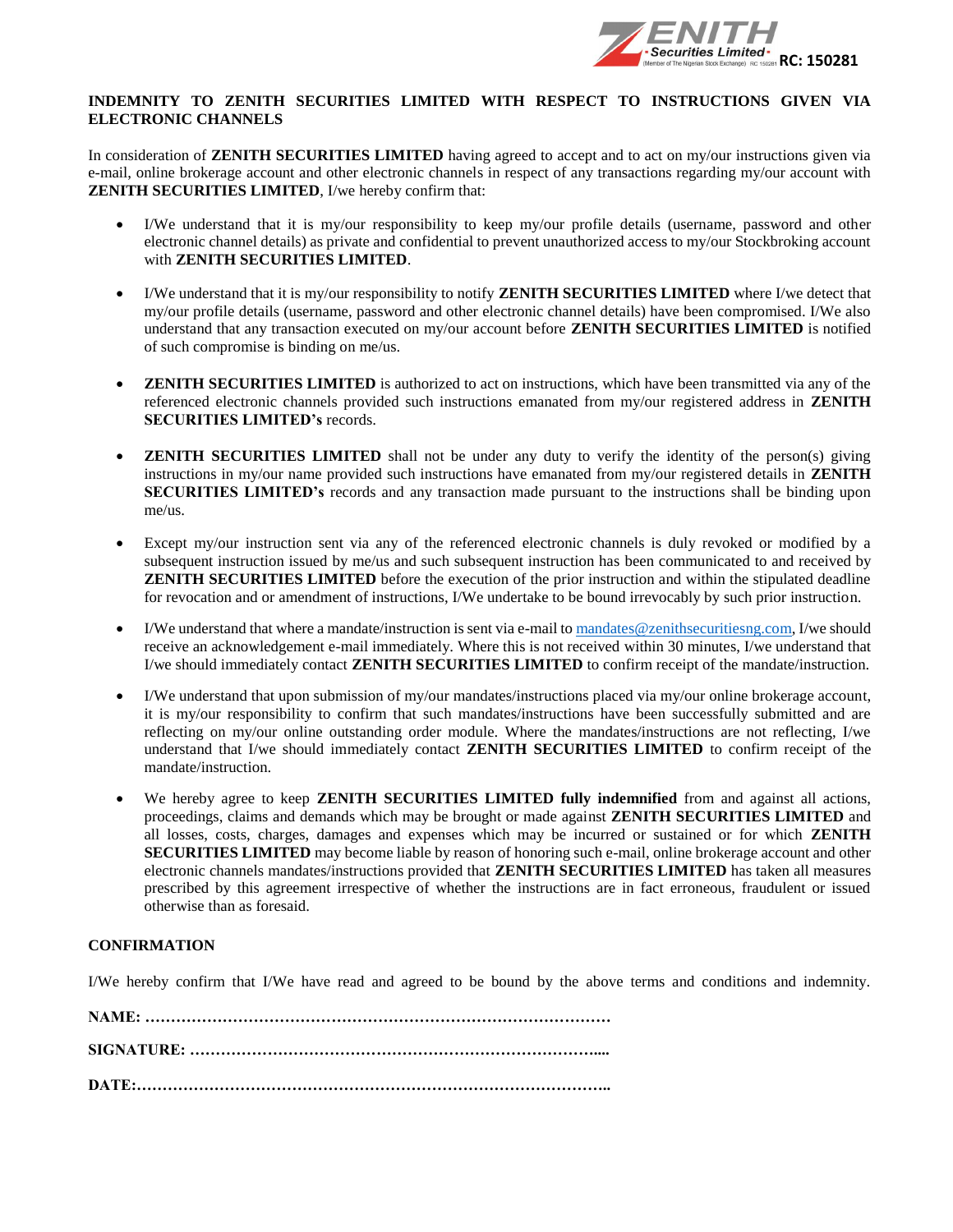

#### **SIGNATORY PERSONAL INFORMATION FORM**

|                                                                                                                                                  | SURNAME NAME: ________________________________                                                                                                                                                                                 |                                                                                                                                                                    |  |  |
|--------------------------------------------------------------------------------------------------------------------------------------------------|--------------------------------------------------------------------------------------------------------------------------------------------------------------------------------------------------------------------------------|--------------------------------------------------------------------------------------------------------------------------------------------------------------------|--|--|
|                                                                                                                                                  |                                                                                                                                                                                                                                |                                                                                                                                                                    |  |  |
|                                                                                                                                                  |                                                                                                                                                                                                                                | <b>FEMALE</b>                                                                                                                                                      |  |  |
|                                                                                                                                                  | <b>SINGLE</b><br>MARITAL STATUS: MARRIED                                                                                                                                                                                       | <b>WIDOWED</b><br><b>DIVORCE</b>                                                                                                                                   |  |  |
| <b>USUAL NAME:</b>                                                                                                                               |                                                                                                                                                                                                                                |                                                                                                                                                                    |  |  |
|                                                                                                                                                  | MODE OF IDENTIFICATION (NATIONAL ID, DRIVING LICENSE, INT'L PASSPORT):                                                                                                                                                         |                                                                                                                                                                    |  |  |
|                                                                                                                                                  |                                                                                                                                                                                                                                |                                                                                                                                                                    |  |  |
|                                                                                                                                                  |                                                                                                                                                                                                                                |                                                                                                                                                                    |  |  |
|                                                                                                                                                  |                                                                                                                                                                                                                                |                                                                                                                                                                    |  |  |
|                                                                                                                                                  |                                                                                                                                                                                                                                |                                                                                                                                                                    |  |  |
|                                                                                                                                                  |                                                                                                                                                                                                                                |                                                                                                                                                                    |  |  |
|                                                                                                                                                  |                                                                                                                                                                                                                                |                                                                                                                                                                    |  |  |
|                                                                                                                                                  |                                                                                                                                                                                                                                | PHONE NO: NATIONAL IDENTIFICATION NUMBER:<br><u> 1989 - Johann Harry Harry Harry Harry Harry Harry Harry Harry Harry Harry Harry Harry Harry Harry Harry Harry</u> |  |  |
| <b>BANK ACCOUNT DETAILS</b>                                                                                                                      |                                                                                                                                                                                                                                |                                                                                                                                                                    |  |  |
| i.                                                                                                                                               |                                                                                                                                                                                                                                |                                                                                                                                                                    |  |  |
|                                                                                                                                                  |                                                                                                                                                                                                                                |                                                                                                                                                                    |  |  |
|                                                                                                                                                  |                                                                                                                                                                                                                                |                                                                                                                                                                    |  |  |
|                                                                                                                                                  |                                                                                                                                                                                                                                |                                                                                                                                                                    |  |  |
| ii.                                                                                                                                              |                                                                                                                                                                                                                                |                                                                                                                                                                    |  |  |
|                                                                                                                                                  |                                                                                                                                                                                                                                |                                                                                                                                                                    |  |  |
|                                                                                                                                                  |                                                                                                                                                                                                                                |                                                                                                                                                                    |  |  |
|                                                                                                                                                  | BANK VERIFICATION NUMBER (BVN): ______________                                                                                                                                                                                 |                                                                                                                                                                    |  |  |
| iii.                                                                                                                                             | BANK: New York State State State State State State State State State State State State State State State State State State State State State State State State State State State State State State State State State State Sta |                                                                                                                                                                    |  |  |
|                                                                                                                                                  |                                                                                                                                                                                                                                | A/C NAME: A PARTICIPATION OF THE STATE OF THE STATE OF THE STATE OF THE STATE OF THE STATE OF THE STATE OF THE                                                     |  |  |
|                                                                                                                                                  |                                                                                                                                                                                                                                |                                                                                                                                                                    |  |  |
|                                                                                                                                                  |                                                                                                                                                                                                                                |                                                                                                                                                                    |  |  |
|                                                                                                                                                  |                                                                                                                                                                                                                                |                                                                                                                                                                    |  |  |
| <b>SOURCE OF WEALTH:</b>                                                                                                                         |                                                                                                                                                                                                                                |                                                                                                                                                                    |  |  |
| <b>SOURCE OF FUNDS:</b><br><u> 1999 - Johann Harry Harry Harry Harry Harry Harry Harry Harry Harry Harry Harry Harry Harry Harry Harry Harry</u> |                                                                                                                                                                                                                                |                                                                                                                                                                    |  |  |
|                                                                                                                                                  |                                                                                                                                                                                                                                |                                                                                                                                                                    |  |  |
|                                                                                                                                                  |                                                                                                                                                                                                                                | <b>ZSL STAFF ONLY</b>                                                                                                                                              |  |  |
|                                                                                                                                                  |                                                                                                                                                                                                                                | <b>VERIFIED BY: -------------------------</b>                                                                                                                      |  |  |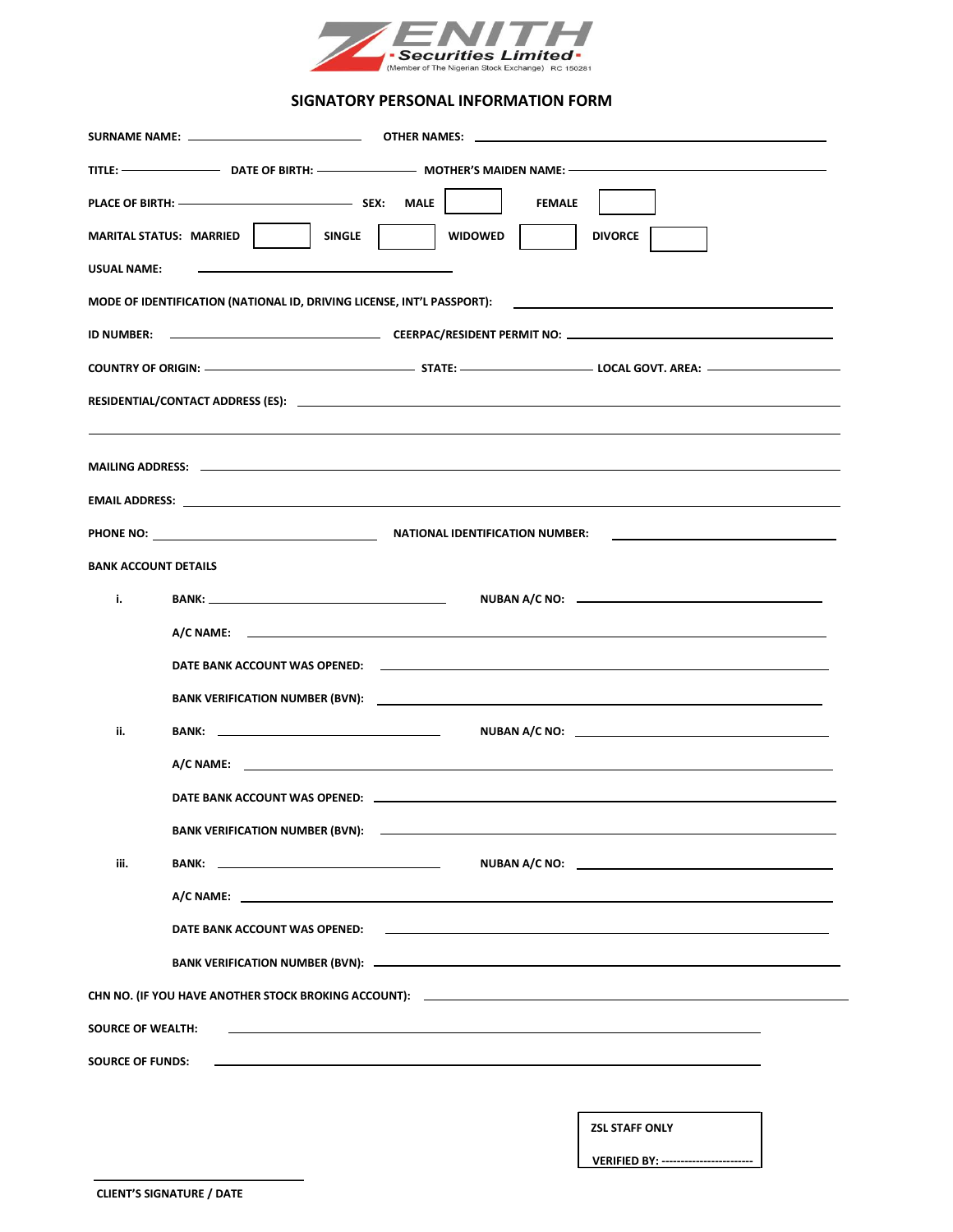# **STOCKBROKING ACCOUNT INDEMNITY FOR FOREIGNERS/NON NIGERIAN RESIDENTS**

THIS INDEMNITY is given this ………………… day of ………...20……. By Mr./Mrs. …………………………………………………………………of………

……………………………………………………………………………………………… (Hereinafter called "the Client") to **ZENITH SECURITIES PLC**, a company Incorporated and duly licensed to carry on stockbroking business in Nigeria having its registered office at Plot 2, Ajose Adeogun Street, Victoria Island, Lagos State, Nigeria (hereinafter called "the Stockbroker").

# **WHEREAS:**

1. The Client operates CSCS account Number ……………………… …………………and CHN Number………………… with the Stockbroker.

2. The Customer is presently domiciled outside Nigeria or are not at the time of issuing instruction available at their location and is desirous of buying and selling shares, transfers and or payments to his account from the stockbroking account from time to time via written instructions to be communicated to the Stockbroker through scanned images, facsimile or e-mail with attached scanned instructions or such other electronically secured channels; that is,

**(Specified e-mail address...........................................................)**.

3. The Client has requested the Stockbroker to always place reliance on and honour any such written instruction as aforementioned and for this purpose gives this indemnity.

**NOW THEREFORE** in consideration of the Stockbroker acceding to the Client's request as aforementioned, the Client hereby irrevocably undertakes and covenants that he / she shall at all times hereafter well and truly indemnify the Stockbroker and keep the Stockbroker fully indemnified against all losses, claims, demands, liabilities, actions, proceedings, damages, fees and expenses which may be occasioned to the Stockbroker in consequence of its so acting on the Client's instructions.

In the event of any loss or liability to the Stockbroker arising from acting on the Client's instructions, the Stockbroker may debit the Client's account and/or appropriate sums therein or combine and set off against any funds due to the Client coming into the Stockbroker's possession without any reference to the Client.

The Client takes responsibility for the security of the message channel through which the attached scanned instructions is sent and also takes responsibility that the instruction and the signature therein are duly authorized.